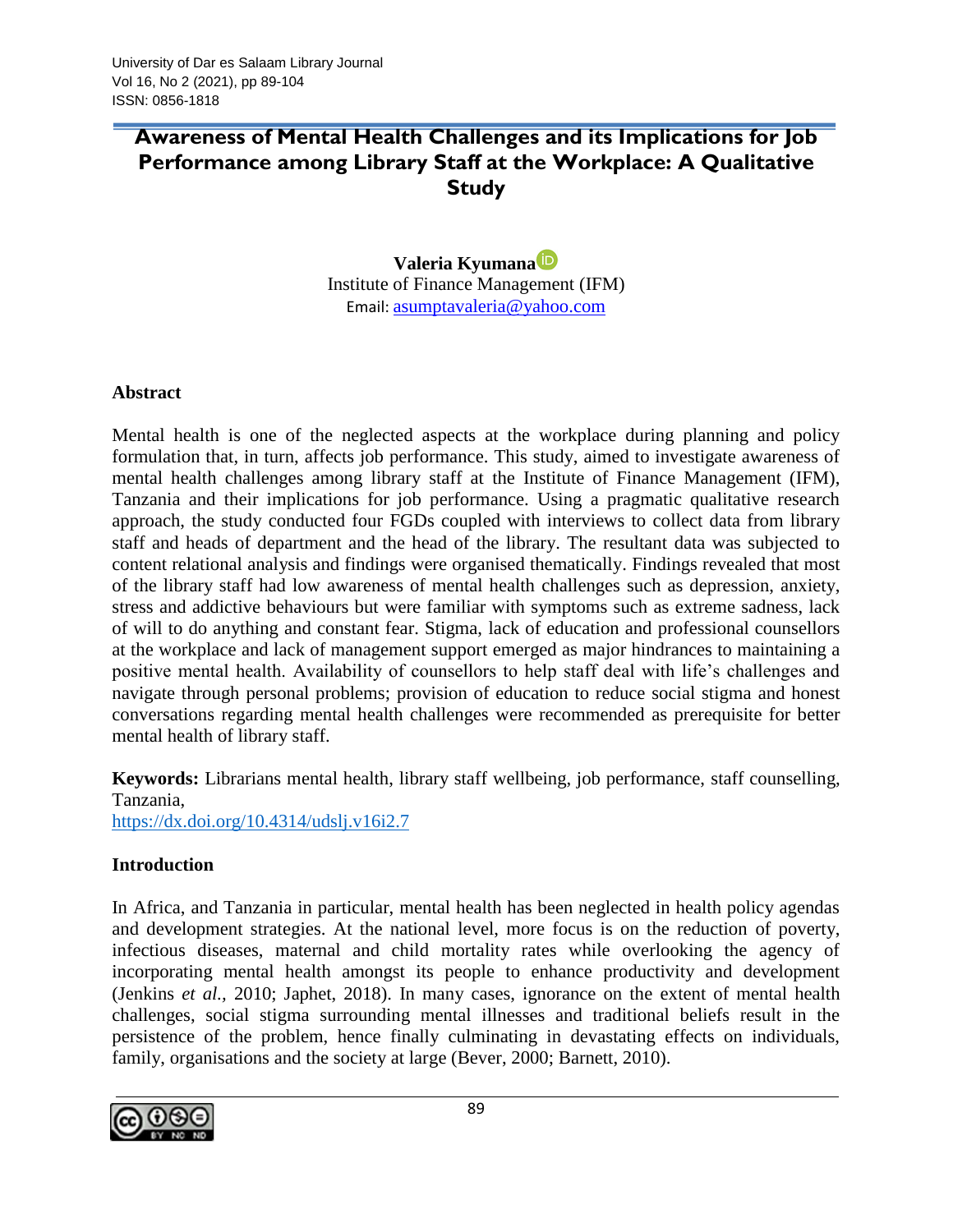Rothfuss (2007) in his classic book *The Name of the Wind* focuses on pain and its impact on people, noting that the greatest faculty people's minds possess is the ability to cope with pain. Yet, the mind when attacked travels through four doors, which include sleep, forgetting, madness and death. For madness (the third stage), the author elaborates that when the mind is dealt a fatal blow, it hides itself in insanity; for there are times when reality is reduced to pain, and to escape that pain the mind must leave reality behind.

Symptomatically, mental health challenges lead to workers having low or no energy, as they tend to feel numb, and experience unexplained aches, hopelessness and helplessness. In reaction, they tend to indulge in excessive smoking, drinking, or abuse of drugs. Sometimes they hear voices or believe things that are not true in addition to persistent thoughts and memories that are inexplicable and even suicidal thoughts. To make sense of these symptoms in an intelligent, smart and a good, hardworking person, many people individually and collectively heap blames it all on superstition and witchcraft (Erinosho, 1977; Bever, 2000; Barnett, 2012). Additionally, in social science field globally, researchers have studied and established links between mental health and social factors such as poverty, income inequalities and deprivation (Huxley, 2009). Yet, in many African countries, mental health challenges remain invisible despite their effects being devastating (Gberie, 2016).

Furthermore, Lund (2018) notes that unattended mental health challenges have negative effects on physical health, for instance, maternal depression affects the development and growth of infants. Meanwhile, conditions such as schizophrenia, bipolar mood disorder and depression lead to earlier death and expose one to non-communicable diseases as well as infectious diseases such as HIV/AIDS and TB due to substance abuse. Coincidentally, poverty in many Sub-Saharan Africa results in common mental health challenges namely depression and anxiety as poverty fuels stress on financial matters, food insecurity and income inadequacy, thus resulting in increased trauma and illness. In the meantime, lack of resources to cushion off the blow of these events aggravates mental health problems.

This dire situation necessitates mental health interventions aimed to improve the circumstances of people affected by mental health challenges. Yet, mental health challenges awareness amongst workers remain largely unexplored as many believe it would never happen to them (Chopra, 2009; Gberie, 2016; Evans, Holkar & Murray, 2017). Crucially, ways to mitigate these challenges and offer help to workers challenged by mental health in many institutions remains largely non-existent. According to the World Health Organisation (WHO), the global economy loses about US \$ 1 trillion per annum in productivity due to depression and anxiety. It is against this backdrop that understanding the level of awareness of mental health challenges in the workplace and how it affects job performance is so crucial so that difficult conversations can be heard and solutions found, to bring those challenged back to normalcy and improve job performance; for no mind will ever exist without a touch of madness at one point in its life.

#### **Literature Review**

#### *Mental Health Awareness*

Mental health problems contribute more to the global burden of disease than most other disorders (Huxley, 2009). Although mental health falls more appropriately into the field of medicine

Awareness of Mental Health Challenges and its Implications for Job Performance among Library Staff at the Workplace: A Qualitative Study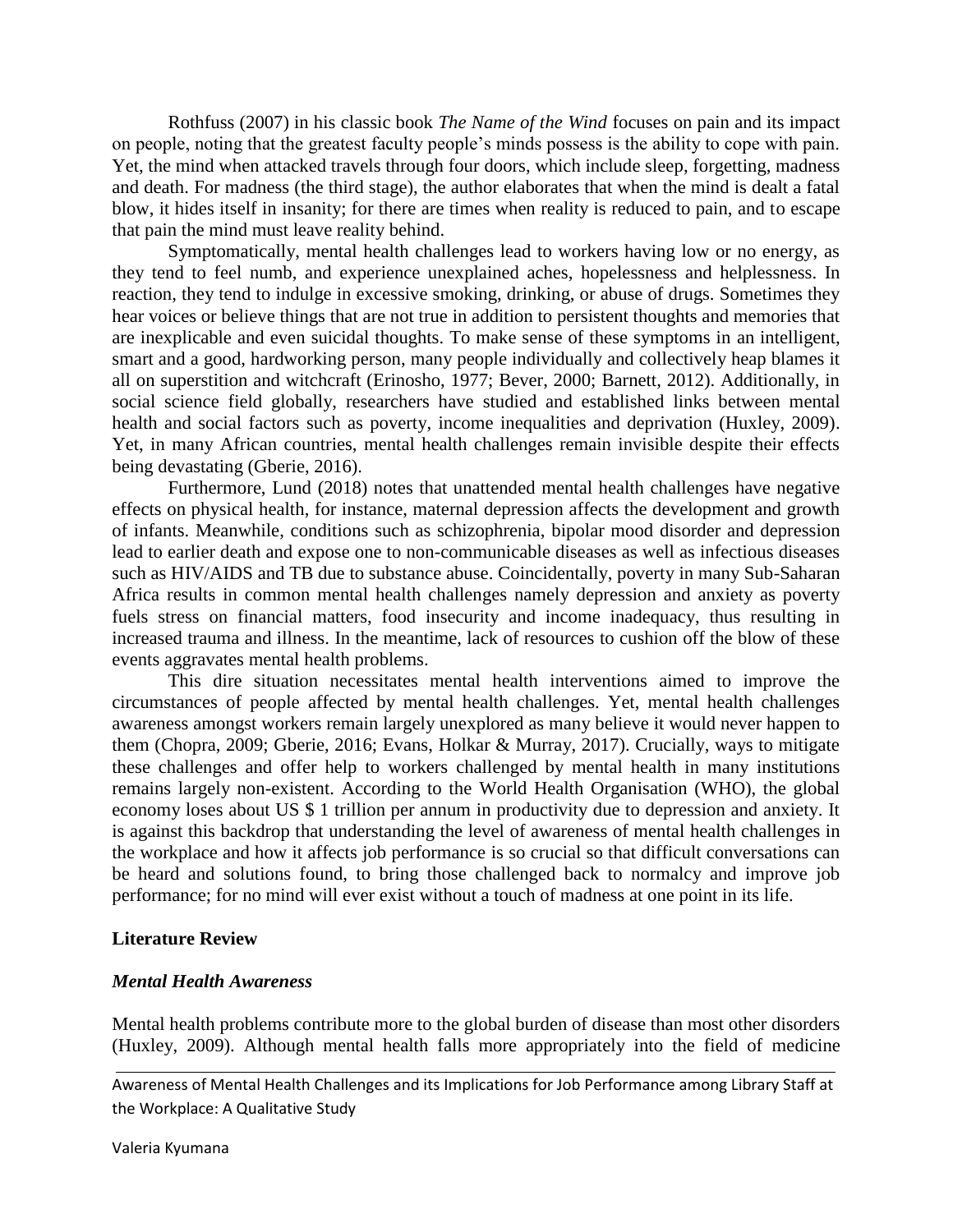(Kamin, 2006), there has been a relationship between discourses of mental health and the social sciences (Huxley, 2009). Statistically, WHO reports that mental, neurological and substance use disorders account for 10 percent of the global burden of disease and 30 percent of non-fatal disease burden, adding that 1 in 5 of the world's children and adolescents have a mental disorder. Depression is one of the leading causes of disability, which affects 264 million people and about half of mental disorders begin before the age of 14. Additionally, almost 800,000 people die by suicide every year and that people with severe mental disorders die 10-20 years earlier than the general population (WHO, 2019).

In an article in *Stanford Medicine*, Zhang (2019) shares his experience of working in a psychiatric word and observed that everyone admitted was *not* outwardly ill; yet the admitted had schizophrenia, bipolar disorders and there were those who were catatonic. On the other hand, awareness made other people voluntarily get admitted to the hospital because they knew they were in trouble. However, in public- on the street or in the office they would seem like any other happy stranger when they were close to committing suicide or breaking point. Zhang (2019)'s experience shows the invisibility of mental health disorders. Thus, it is only by observing changed behaviour and symptoms that one can tell the other is in trouble.

Furthermore, mental health disorders are common in all countries of the world and largely affect socio-economic development and growth (Ambikile & Iseselo, 2017). In developed countries, there is a growing movement for recognising the benefits of an all-inclusive approach to promoting mental health and wellbeing (Bywaters, 2005). Such efforts notwithstanding, these countries still face challenges of awareness, poor mental health literacy programmes and services for the mentally-challenged remain a vexing problem in many countries (Kamin, 2006). Meanwhile WHO reports that in low-income countries, rates of mental health workers vary from below 2 per 100,000 populations.

In the United Kingdom, Corlett (2012) reviewed the mental health policy and implementation framework and noted that there was, indeed, no health or development without mental health. Thus, the policy made commitment on parity between physical and mental health prevention, promotion and provision of access to talking therapy and tackling stigma. The gist of the policy is in the recognition that mental health is everyone's business.

In Africa, an exploration on mental health research led Sankoh, Sevalie and Weston (2018) to note that only twenty-one articles touched on depression, seven (7) on anxiety, six (6) on Suicide, four (4) on addiction, one (1) on psychosis and none on schizophrenia. In general, a search for "mental health disorders" in Africa produced sixteen (16) items, signalling the paucity of research on mental health problems in the region indicating that even the coverage of professional challenges in the workplace such as librarians is minimal.

In an article on mental illness invisibility yet with devastating consequences, Gberie (2016) narrates how and when an American film actor Robin Williams, who suffered from depression and committed suicide on August 11, 2014, one Kenyan writer wrote:

*I can't wrap my mind around the fact that depression is an illness…in fact, it is such a non-issue that African languages never bothered to create a word for it.*

The article appeared in *The Standard* newspaper carrying a headline "How Depression has Never Been an African Disease," thus capturing the general attitude held by many African

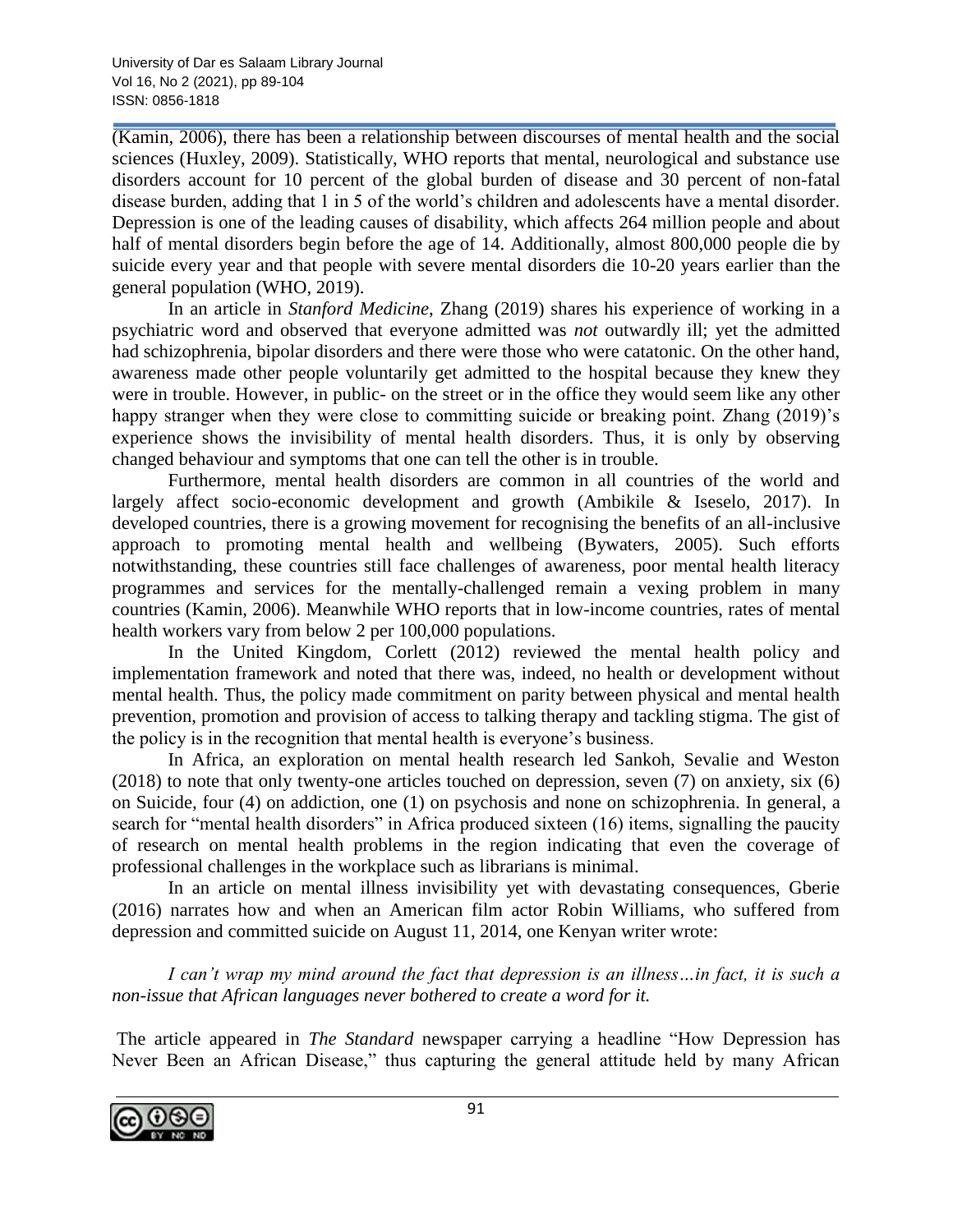people—both educated and non-educated—towards an epidemic of mental illness on the continent.

In Tanzania, Japhet (2018) proffers that mental health remains a taboo subject for much of the country's population, and the exact number of people with mental illness is hard to determine. Nevertheless, estimations put the number of people with mental illness in the country at about 500,000 individuals. Yet, only 118,730 patients with neuropsychiatric disorders and non-communicable diseases attended primary care facilities in 2007, according to a 10-year collaborative project (1999-2009) aimed to determine the impact of mental health (WHO, 2019).

Additionally, Kaaya (2014) notes that mental health concern in Tanzania needs to be addressed as many disorders do start in young adulthood. Thus, survival to adolescence is expected to increase the number of persons with mental disorders, ultimately leading to implications for lost productivity of patients and family while seeking traditional healing and other remedies. Moreover, mental health can impact on many aspects of people's lives including social relationships, health, productivity, and access to necessities. Furthermore, individuals may differ in their mental health and resilience thereafter due to their genetic traits and personality, as well as demographic factors such as socio-economic status, race, gender identity, and sexual orientation (Lanese, 2019; Parashar, 2019).

#### *Implications of Mental Health on Job Performance*

In an article titled "Being 'difficult' or suffering from mental health issue?" Parashar (2019) exemplifies mental illness thusly:

*My employee is lazy, he/she is unable to finish even the […] simplest tasks assigned to him or her…My employee is constantly worrying and complaining about everything…he/she should learn to manage her worries…my employee is unable to manage his work stress, he/she starts drinking very early or even on the job non-stop.*

The author notes that many employers have similar complaints about their employees at the workplace; many managers feel frustrated and angry with a certain worker and think it to be the person is difficult, lazy or has negative behaviour. Despite all the warnings and intervention, the worker does not seem to snap out of it and perform routine activities or assigned duties as work. In addition, Aultman (2016) identified the following symptoms in a student who reported a case of depression:

*The patient reports that she has been experiencing very low moods, crying spells, and a profound lack of energy and motivation, making it difficult to do even the most basic activities in her life. Moreover, the lack of motivation and problems with concentration has made it very difficult to keep up with her work, and she expresses the concern that she might fail out of school.*

These debilitating behaviours and symptoms could result from some mental health problem although many of the people believe that mental disorders may not happen to them (Parashar, 2019). Meanwhile, in Africa many believe one needs to eat from garbage bins and trash or walk

Awareness of Mental Health Challenges and its Implications for Job Performance among Library Staff at the Workplace: A Qualitative Study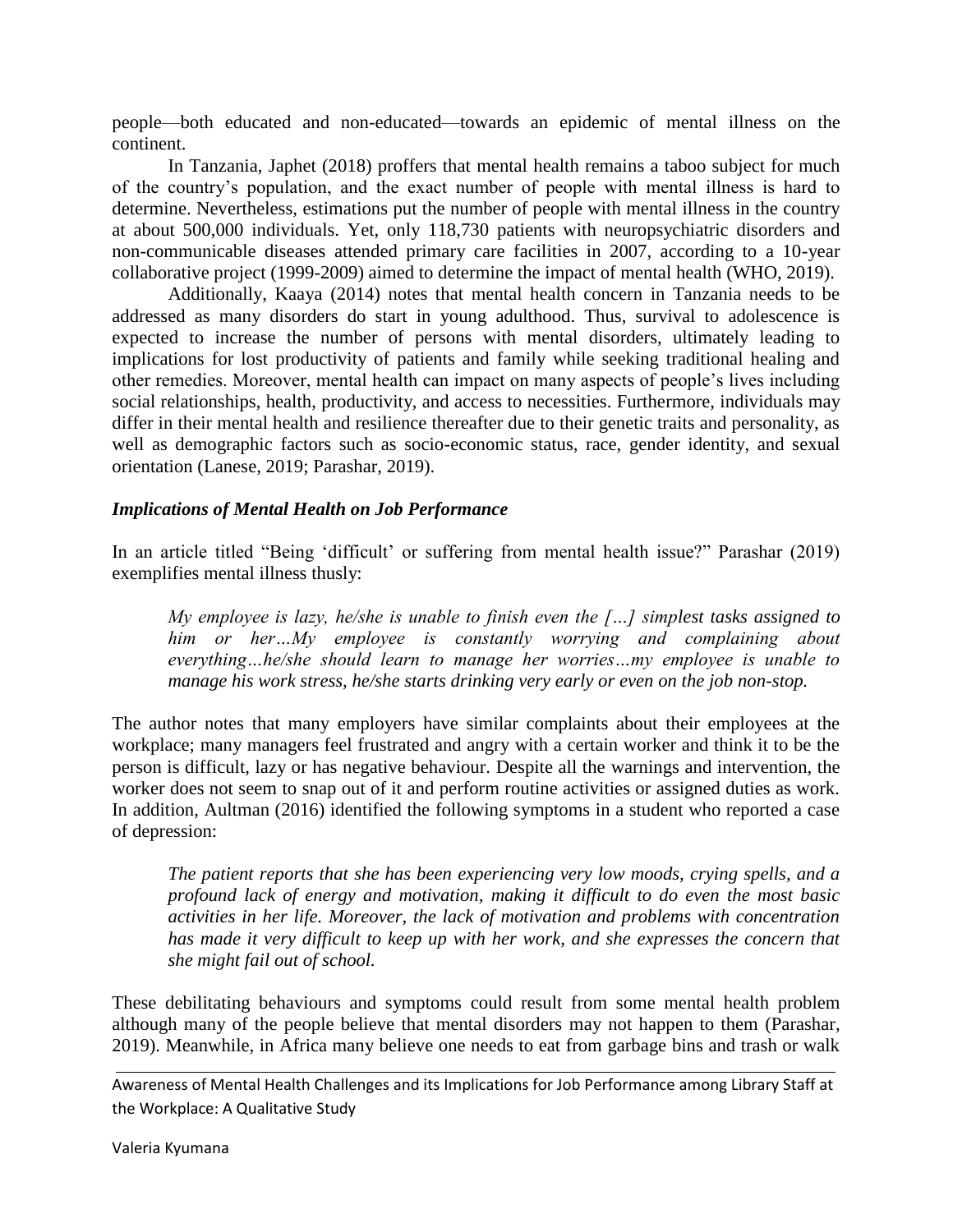in the street naked and wear dirty as well as tattered clothes to be labelled mentally-ill. However, people varyingly experience feelings of sadness, anxiety, worry, irritability or sleep problems and substance use, which are common for most employees in their lives. Yet, when these feelings get very intense and last for a long time and result in poor work performance, absenteeism, lack of accountability at work and failure to perform daily duties. These symptoms could signal mental health problem for which a person needs professional help.

## *Librarians and Mental Health*

Literature shows that when it comes to mental health in academic institutions, the focus has mostly been on faculty members and students who have experienced mental illness; yet, researches that have focuses specifically on librarians and their professional environments, including teaching and service provision to students are scarce (Burns & Green, 2019).

Thompsom (2009) on the other hand, in an article on mental illness in the library workplace noted that mental health symptoms are hard to recognise or understand at the workplace for after all, librarians are not therapists. However, in times when stresses are increasing due to economic, professional or personal challenges; most people including librarians are susceptible to move into compromised state of mind. Emotions such as frustrations, anger or confusion may disrupt the workplace as a result of irrational behaviours and lack of coping mechanisms for life's challenges resulting in complaints and problems.

Additionally, Niebauer (2020) explored mental illness among librarians and found out that its prevalent as being a librarian is an 'emotional labour' for libraries are refuges for the stressed community members, the homeless and the mental ill and disabled and the librarian has to serve this diversified community of clients within an Institution with a friendly face all the time. This in turn can take a toll on the librarian's own mental health resulting into burnout, stress, weight loss and poor mental health.

In Tanzania, as in many other developing countries, concerns about low economic growth rates and low productivity persist. Also, regarding human capital development and well-being, health is oftentimes taken for granted by employees and policy-makers (Mbelle, 2005). Jenkins, Mbatia, Singleton and White (2010) observed that in Tanzania, the government has established key national policy frameworks and has recognised the links between poverty and physical illhealth; however, the role of mental health had not been explicitly considered. Yet, in 1990 the World Bank estimated that neuropsychiatric disorders formed 10.5 percent of global burden of disease and suggested that this could rise to 15 percent in 2020. In fact, the number has exceeded projected 15 percent and is now at 19 percent (Jenkins *et al*., 2010).

In developing countries, mental health problems are on the rise and Tanzania is not an exception. Despite the continual rise of mental health challenges in the country, as literature shows, awareness among employees and employers of mental health disorders and how they affect workers and result in low job performance remains rather low (Jenkins *et al.,* 2010; Kaaya, 2014; Aladina, Pattinson & Yusuf, 2016; Gberie, 2016; Ambikile & Iseselo, 2017; Japhet, 2018). In consequence, there has been lack of organisational policies on assisting workers with mental health and unavailability of counselling services at the workplace to assist workers cope with

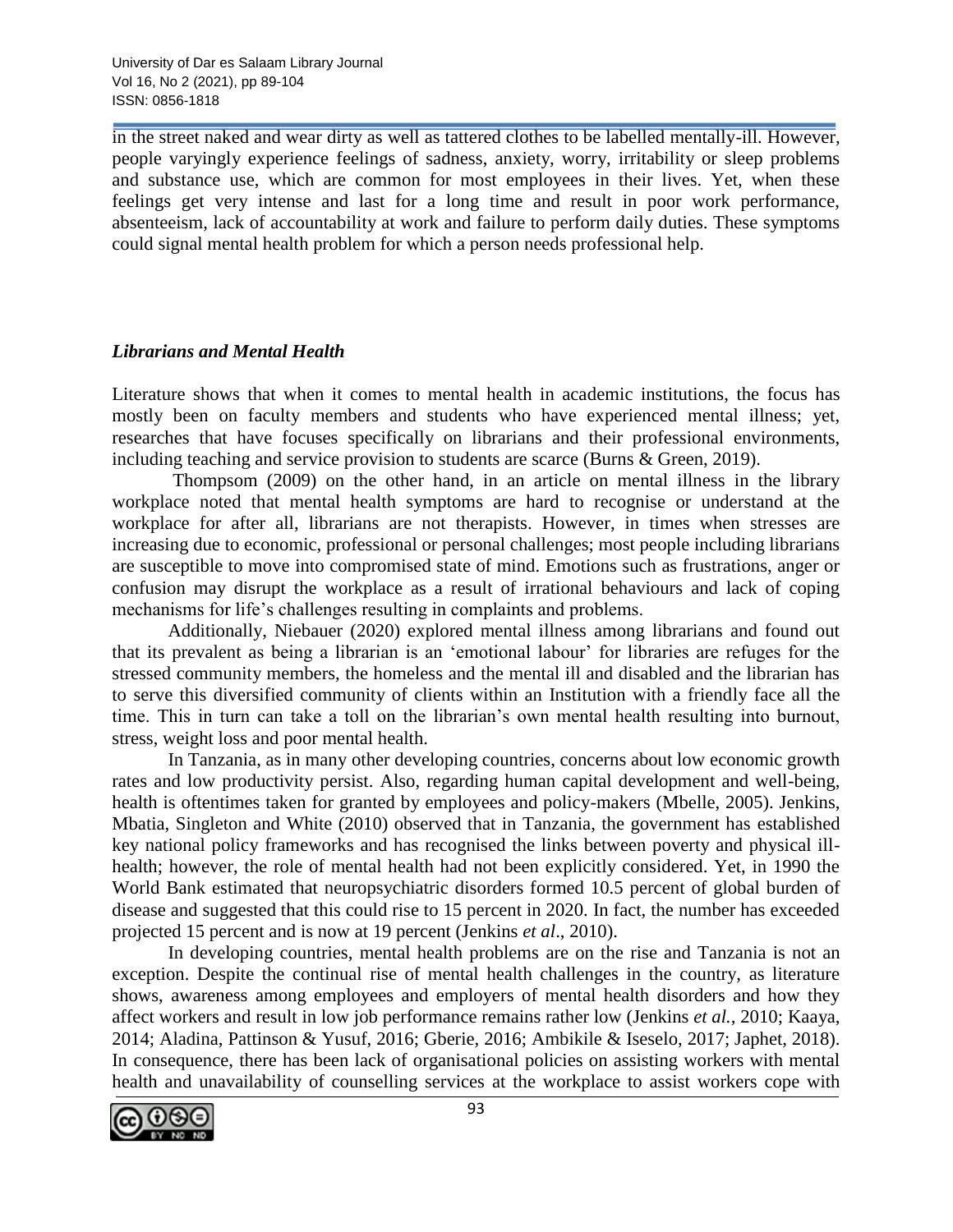mental health challenges, which arise due to socio-economic challenges facing workers, which include, but not limited to, financial challenges, stress, death of a loved one, traumatic experiences, abuse of alcohol or of recreational drugs, and unhealthy relationships. Thus, this study aims to look at the problem in detail using the IFM Library staff experience to understand their level of awareness and offer recommendations.

#### **Statement of the Problem**

Mental health among librarians is a bigger issue that research hasn't covered enough thus far (Niebauer, 2020; Thompson, 2009) and stigma surrounding mental health challenges affects academic librarians specifically regarding disclosure and unawareness of how to deal with their own stress related issues let alone those of the diversified clients that they serve on day-to-day basis (Burns & Green, 2019).

In Africa, few studies have covered managing stress among librarians and information professionals in higher learning institutions despite the fact that many have complained of economic hardship, family problems and failure to cope with life's everyday challenges such as death, accidents, sickness and the like resulting in low job performance (Nawe, 1995; Bender & Kennedy, 2004; Ilo, 2016). Additionally, no study has been conducted in the context of Tanzania librarians' work environment to explore mental health challenges whose symptoms manifests and hides in the same challenges that face workers every day at work and at home and its implications on job performance. This study therefore, aimed to cover that knowledge gap using the Institute of Finance Management Library staff experience to address the following objectives:

#### **Research Objectives**

- 1. To determine the level of awareness on mental health challenges among Library staff at the IFM Library.
- 2. To understand the implications of mental health challenges on job performance of Library staff at the IFM Library

## **Methodology**

The study was conducted at the Institute of Finance Management (IFM) Library in Tanzania. Using the experience of library staff to understand their awareness of mental health challenges and its implication for their individual job performance. The study area was chosen so as to facilitate an in-depth understanding of the problem in a particularised context i.e. IFM library. This in turn ensured that the problem was explored in real-life context generating a more focused understanding of mental health challenges at the IFM library to assist in policy formulation, knowledge building and identification of future studies and population to be explored.

The study employed a pragmatic qualitative research design to explore the level of awareness of library staff on mental health challenges. The design was chosen due to its ability to focus on an individual person within an actual real-world situation. Salkind (2010) elaborates more on the richness of the design and notes that a pragmatic qualitative study identifies a

Awareness of Mental Health Challenges and its Implications for Job Performance among Library Staff at the Workplace: A Qualitative Study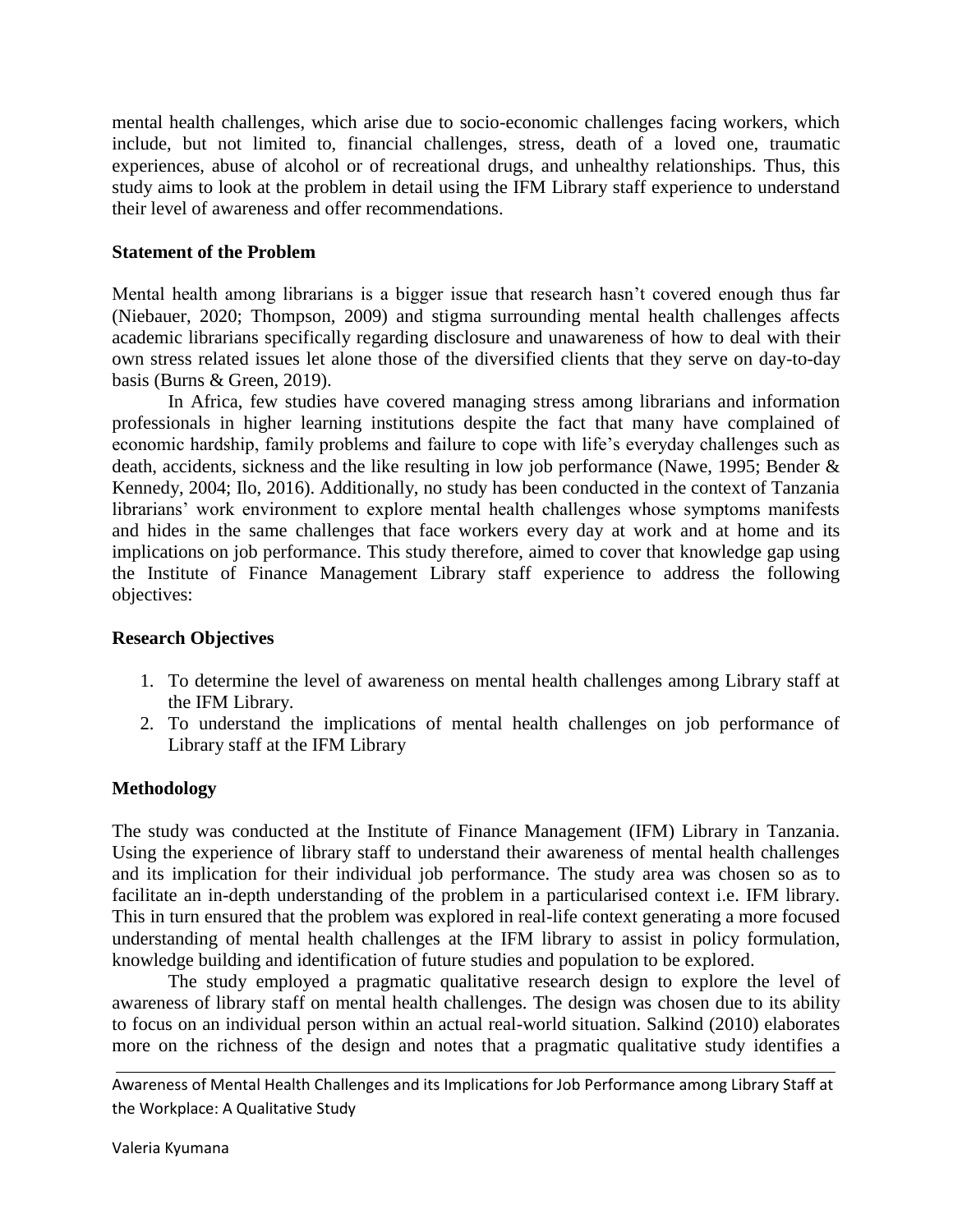problem and views it within its broadest context; additionally, it allows for the formulation of research questions/inquiries which seeks to better understand and, ultimately, offer solution to the problem. Also, the research findings obtained could result in policy suggestions, new environmental initiatives, and social change.

Furthermore, when exploring health issues, qualitative methods are appropriate as they explore the complexities of social, economic, political and environmental factors that affect health and well-being. Also, it provides room for less manipulation of difficult research questions or variables to obtain a pre-determined answer, hence allowing for creating an authentic and deeper understanding of an individual experience of health and illness in the context of an individual or an organisation and its culture (Smith, Bekker & Cheater, 2011).

The study involved library staff at the IFM library. Purposive sampling was used to select respondents for the study. Focus Group Discussions (FGDs) were used to collect data from library staff while interviews were conducted with two (2) heads of departments, and the head of library. Therefore, four (4) FGDs were held. Each discussion group comprised five (5) participants, hence a total of 20 participants. Five (5) interviews were held both face-to-face and via the telephone with the director, head of departments and heads of branch libraries in Mwanza and Dodoma Campus libraries.

Data obtained was subjected to relational content analysis and presented thematically. Written responses were recorded in a note-book as none of the respondents were comfortable with being recorded. Key themes emerging from the discussions and interviews were used for discussions. Ethical considerations were adhered to and no respondent's name was mentioned. Moreover, data obtained in confidence required permission from individual respondents before its presentation in the resultant report.

## **Findings and Discussion**

## *Awareness of mental health disorders*

Findings from the study indicate that most of the library staff were not aware of mental health challenges, namely anxiety, depression, post-traumatic stress disorder or schizophrenia. However when they were asked to indicate whether they had ever experienced reduced ability to concentrate due to worries or family problems or death of a loved one; if they had ever withdrawn from friends and activities due to debilitating sadness; or if they had ever felt overwhelmed with daily problems and stress to the point of having headaches, panic attacks or extreme fear of the outcome; or if they had ever indulged in alcohol (above their usual consumption) as the way to escape their problems to the point of debt; or if they had ever felt excessive anger or violence due to frustrations at work or with family members- many of the respondents were affirmative. In fact, most of the staff said they had felt one or more of these emotions at one point in their lives yet they did not know they had anything to do with mental health challenges and, indeed, they affected their job performance as many slacked, felt no morale to work whereas others chose to be absent and stay at home. During FGDs one of the library staff said:

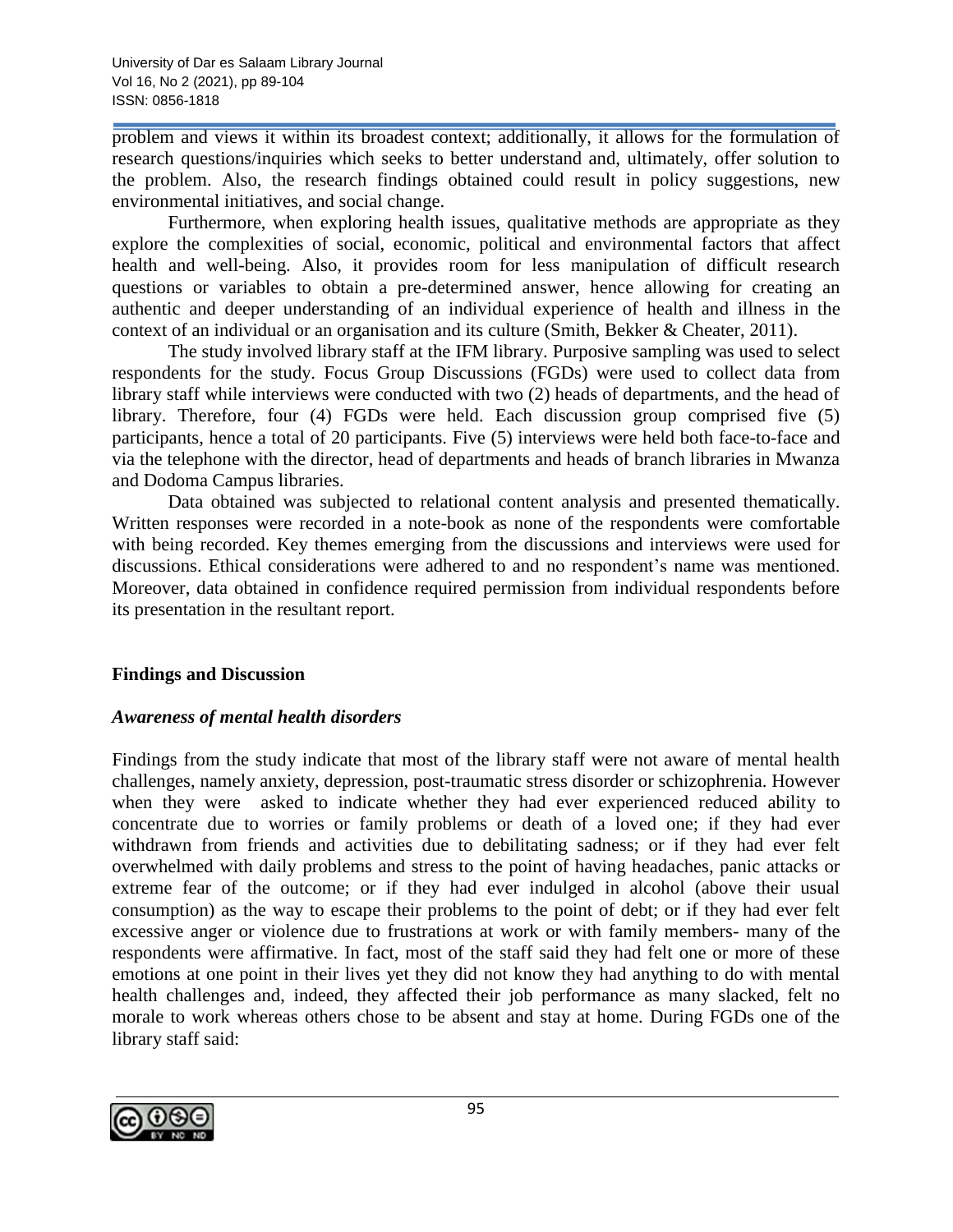...*I had felt so sad at one point in my life that I felt like I was going to be swallowed whole by feelings of apathy, self-loathing and failure. I don't know what I did to come out of the situation but my husband and family played a huge role in consoling me. However, I have seen a person I know drawn in self-flagellation because of divorce that I felt sorry for them. Overnight, their appearance became rough with un-ironed clothes and poor selfgrooming; they had debts everywhere and majority started avoiding lending money to the person which was mainly used for drinking to forget their sorrows. It was so surreal to watch a once well-established person lose complete control of one's life.*

Another library staff during an FGD revealed their experience in dealing with grief which resulted in depression:

...*when I lost my sister whom I was close to, most of my colleagues supported me financially and emotionally. Yet, three weeks after I reported for work I felt numb and empty. I was so sad most of the time and angry. What saddened me the most was the fact that my co-workers went on with lives happily, fulfilling their duties with cheer while I was breaking apart inside with grief. I couldn't talk to any one yet I longed to have a supportive hand at work. I wanted to stay home and not come to work...I wished for that. And every morning waking up was a struggle.*

The World Health Organisation (2019) ranks depression to have higher burden than other psychiatric conditions such as Bipolar disorders and schizophrenia. Depression erodes an individual's ability to function at home, at work and socially. WHO further notes that depression affects individuals' relationships with family, friends and colleagues, while time off work or reduced productivity at work affects the financial situation of the organisation or push individuals into debt. The report also notes that in 2010 depression cost the European Union 92 billion Euros of which 54 billion were indirect costs related to absence from work. Additionally, some of the library staff noted that they experienced anxiety while at the same time fearing what could befall them tomorrow. During an FGD, one of the staff noted:

*...life has become so difficult. At times, you wake up with no money at all and wonder how you are going to feed your family on a given day let alone manage to work for 10 hours. Things are not made better at the office as promotions fate are yet to be determined for many of us and debts are looming over us making life so stressful at times. This does not mean we are not grateful for our jobs but at times we wish more could be done to help staff as this will alleviate their preoccupation with their personal problems and focus on work.*

Despite the fact that Herzberg's duel factor theory noted that money does not motivate workers; rather, its factors such as achievement, recognition, the work itself, responsibility, advancement and growth that will motivate (Herzberg, 1966) many library staff's economic problems stemmed from financial insecurity and lack of adequate income to sustain their lives at times. Sule, Amuni, Obasan and Banjo (2015) found that wages and salaries had not been given the importance they deserved in many organisations, yet they affect morale and the performance of

Awareness of Mental Health Challenges and its Implications for Job Performance among Library Staff at the Workplace: A Qualitative Study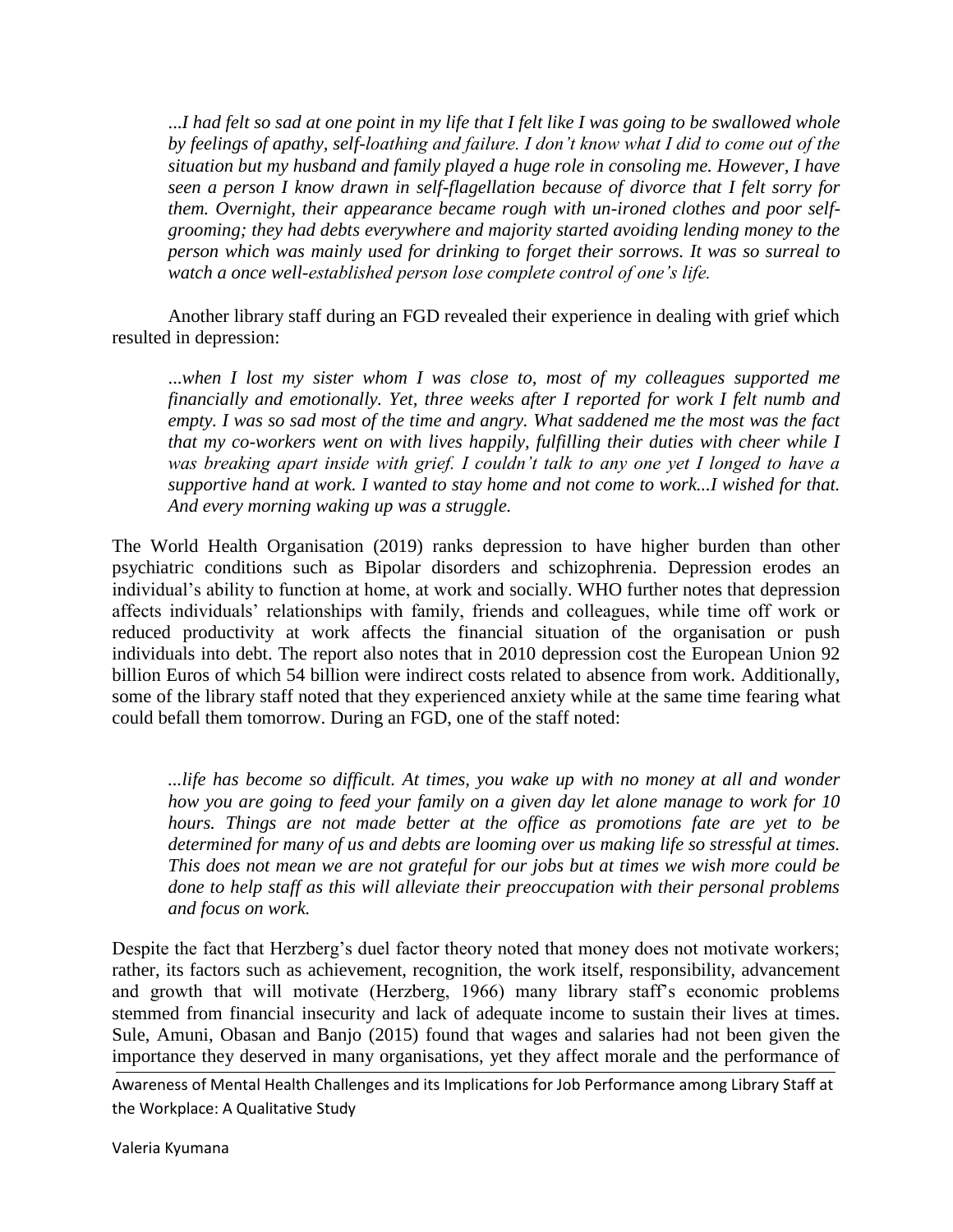workers in a work environment. Additionally, Evans, Holker and Murray (2017) noted that financial difficulty is a common cause of mental health problems as 1-in-4 people with mental health problems is also in debt and people feel guilty, ashamed and frustrated by financial difficulties, which compounds mental health problems as many people worry about how to make ends meet and have difficult relationships because of lacking money.

In Africa generally and Tanzania particularly, workers contend with a lot of challenges but at the top of the list is the financial crisis as the financial sector has come to a near standstill, hence leading to food crisis as workers spend over half of their income on basic foodstuff, which had been hit by a huge inflation recently (Grumiau & Bakvis, 2009).

## *Mental Health and Its Implications for Job Performance*

In a workplace, it was hard to establish whether a worker had a mental health challenge or simply being difficulty and refusing to work as a result. However, WHO's (2005) report on mental health policies and programmes at the workplace note that mental health challenges have a direct bearing on workplaces because of increased absenteeism, reduced productivity, and increased costs. Moreover, there is increasing evidence that both the content and the context of work can play a role in the development of mental health problems at the workplace (WHO, 2005). In an interview with the top senior Librarian the following statement emerged:

*...everyone has problems yet some staff are very stubborn and lazy. They don't like to work and everyday they have one excuse after another on why they can't make it to work. We have had workers who are good yet turn around as time progresses and start to misbehave. We, as leaders, are not psychology expects, so we can't tell whether one's changed behaviour is a result of mental health challenge or they are just being difficult and refusing to work. We reinforce work regardless, for if we accommodate everyone excuses, no work will be done and no worker is ever fully satisfied with salary or the work environment and problems never end.*

Bender and Kennedy (2004) contend that the economic implication of mental health for the workplace has been the subject of increasing publications in psychiatric literature; yet mental health and stress-related disability are vague and imprecise, complex and debatable issues in the context of the workplace. After all, many mental health disorders do not fit a simple cause-andeffect model. Additionally, a knowledge gap exists between mental health professionals and employers regarding symptom-based models of illness and responsibility-based models of work performance. However, Chopra (2009) assert that, this knowledge gap challenge notwithstanding, mental health disorders are associated with reduced workplace productivity and this impact is significant in developing countries where there is a paucity of research focusing on the relationship between mental health challenges and job performance.

On the other hand, Schott (1999) acknowledges that though knowledge of mental health has significantly increased over the years, the managers' understanding of the pervasiveness, treatment and impact on organisational life and productivity at workplaces has lagged behind. Chopra (2009) further notes that workplace factors may increase chances of mental illness if the environment is not conducive for workers. These factors include political environment, policies

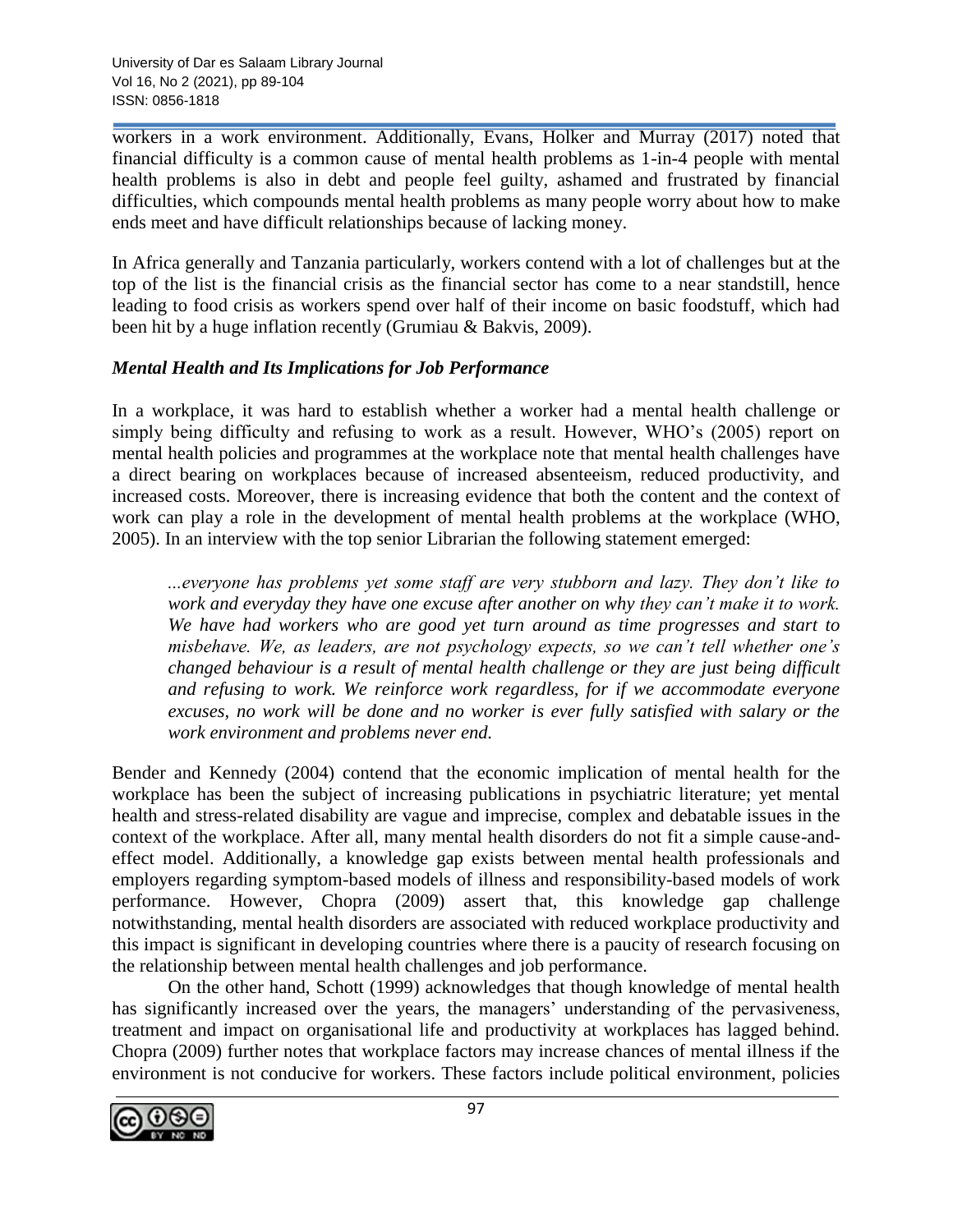governing labour market, access to basic services such as health services and stability of social and family networks/relationships without forgetting fairness of workplace processes to include workplace procedures. Thus far, when looking at workplace conditions, attention has been put on impact of harsh working environments on people's human rights rather than their emotional wellbeing specifically (Chopra, 2009). In this study, a member of staff who is part of the library during FGDs said:

*...feelings of resentment and hopelessness arise when we ought to do special duties especially during examinations when we are required to do duties beyond our normal working hours. We work hard and don't complain yet when it comes to payment we receive less than others who were doing the same work. We have tried to raise this issue*  but it has not been handled at all. We are told to be grateful with the little that we get. *This situation is unfair and it pains us and hurts us more than you can imagine. It makes us lose morale to work but mostly it makes us feel inadequate*.

Additionally, it is generally hard to diagnose mental health challenges amongst workers, yet their implications can be catastrophic to other co-workers if not addressed and the situation persists. Indeed, mental health challenges of one worker can negatively impact teamwork and cooperation, lead to heavier workloads for co-workers, distract good and hard-working co-workers, hence leading to laziness and mob psychology, low morale, increased workplace errors, accidents and injuries. Thus, it is imperative to intervene early and find ways to create positive and supportive work environments when problems arise. In this regard, one library staff said during FGDs:

*...some people have one excuse after another on daily basis which, as workers, we are not privy to except the heads of department. They don't work much and when we see they get away with it without being punished, it lowers morale to give one hundred percent to the job. Instead the good workers start slacking too, making excuses and coming to work*  late. It really dampens the mood to work when you are the only one in the section *carrying the entire heavy load.*

Another Library assistant during FGDs noted that:

*...the library profession is considered a low status cadre in many higher learning institutions consisting of simple duties like organizing books on the shelf only. This has*  led to many academic and other staff -looking down on library staff. At times, when we have meetings with management, you could feel they are not sure if your opinion will *gravitate towards anything substantial other than demanding books to fill the library. This has resulted into inferiority complex, stress and anxiety whenever one wants to say something but fear backlash due to that mentality many have of the library profession and professionals.*

Kyumana (2018) while investigating job satisfaction among library staff in selected higher learning institutions found out that majority of the library staff were dissatisfied with their social

Awareness of Mental Health Challenges and its Implications for Job Performance among Library Staff at the Workplace: A Qualitative Study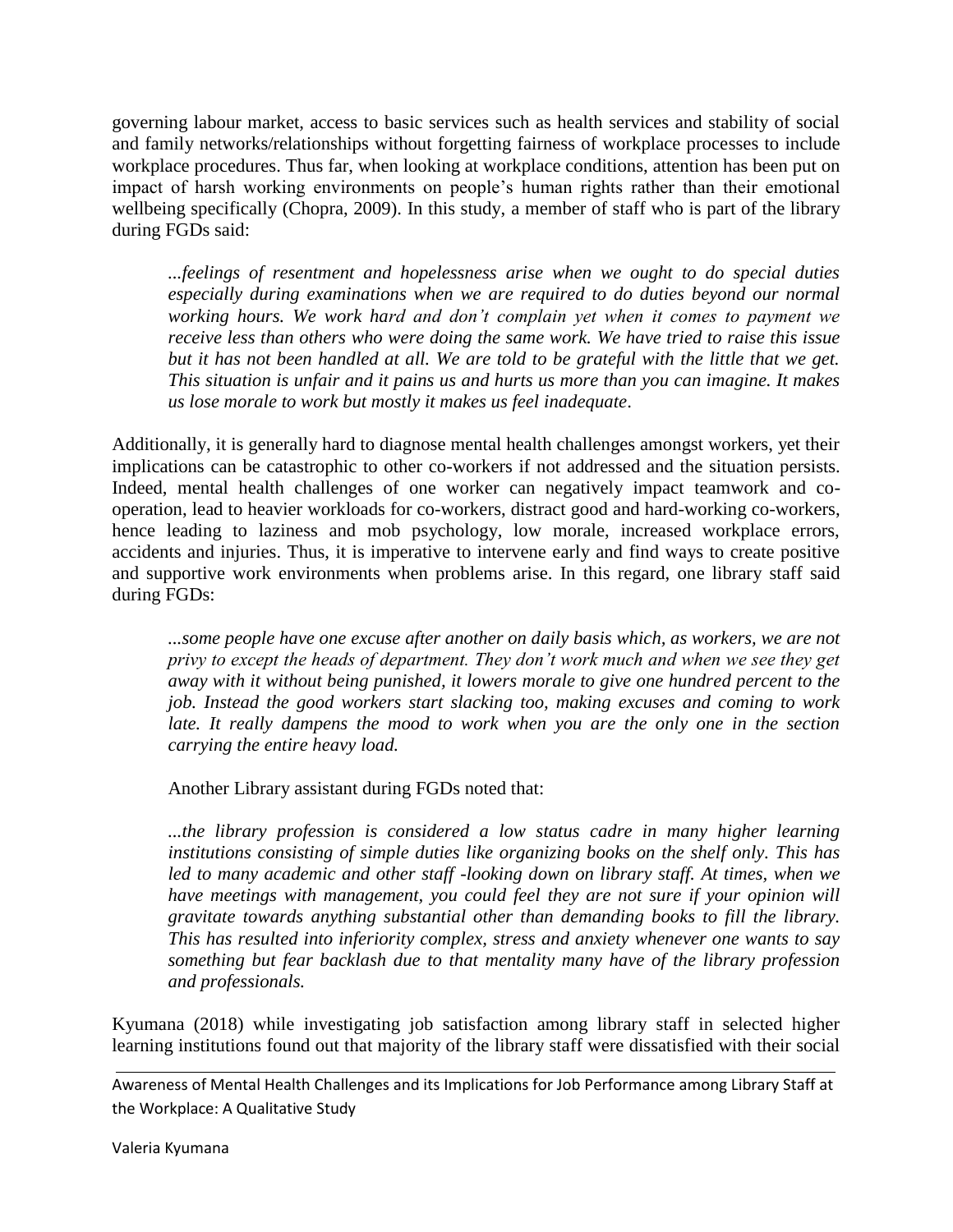status in the studied libraries. While Nawe (1995) found similar sentiments where by respondents disclosed that the library profession has low status in both Botswana and Tanzania due to lack of awareness of what constitutes librarianship. Yet there was no study that linked low status to result into mental health challenges but saw low status of the profession as an impediment to job performance, job satisfaction and confidence at work.

Regarding the difficulty in identifying mental health challenges, one staff during FGDs, shared an experience with difficulty diagnosis thusly:

*...I once had a cousin who came to visit me from a rural area seeking medical attention at the Muhimbili National Hospital [in Dar es Salaam]. He was complaining of chest pains, shortness of breath and lack of sleep. In fact, he was afraid of sleeping as he said he heard voices and saw people coming to get him in his dreams wearing red clothes and forcing him into a grave. At the hospital, the doctors told us there was no problem with his heart but he has panic attacks, stress and early onset schizophrenia. He didn't believe this diagnosis; in fact, he left immediately to go and see a traditional healer as he deeply believed that he was bewitched and people from his workplace were out to get him since his relationship with his boss was exceptionally good and his side business was booming.*

Quintanilla (2010) notes that, historically, in the Middle Ages some diseases, especially mental health disorders were not associated with natural causes but rather with supernatural forces or malignant spirits, especially when physicians were unable to diagnose or deal with it. In Tanzania, Barnett (2012) explicates that for centuries witchcraft has explained anything inexplicable occurring among people in rural villages such as a severely sick child or a strange illness. With little awareness or no education, many people are more likely to succumb to the claims of traditional healers and pass down those beliefs to the next generation.

On the other hand, disclosing mental health challenges among workers or anyone in the society is still a taboo. Many people fear discrimination and the social stigma attached to admitting that one is struggling with depression, anxiety, or post-traumatic stress disorder. During interview, one of the staff said:

*...I have been struggling with disorganised thoughts and behaviour for most of my life. Some moments I am okay; and in some instances I'm not. I was diagnosed with psychosis and I manage it with medication from time to time. Yet, I am fine, smart and intelligent and I work hard. Nobody knows; yet they are always baffled by my abrupt changes in behaviour. I don't want to tell them of my diagnosis for fear of being stigmatised although I suspect most of them know.*

According to Hampson, Watt and Hicks (2020), psychosis is a mental health condition identified by symptoms such as delusions, hallucinations, disorganised thinking and disorganised behaviour. McKinley (2019) agrees that identification of mental health challenges is difficult and due to stigma, many people fail to open up and seek help. As for an employer, knowing how to identify and support employees who are struggling with mental health can be imperative for their overall performance and work. Besides, identifying employees who are struggling with mental

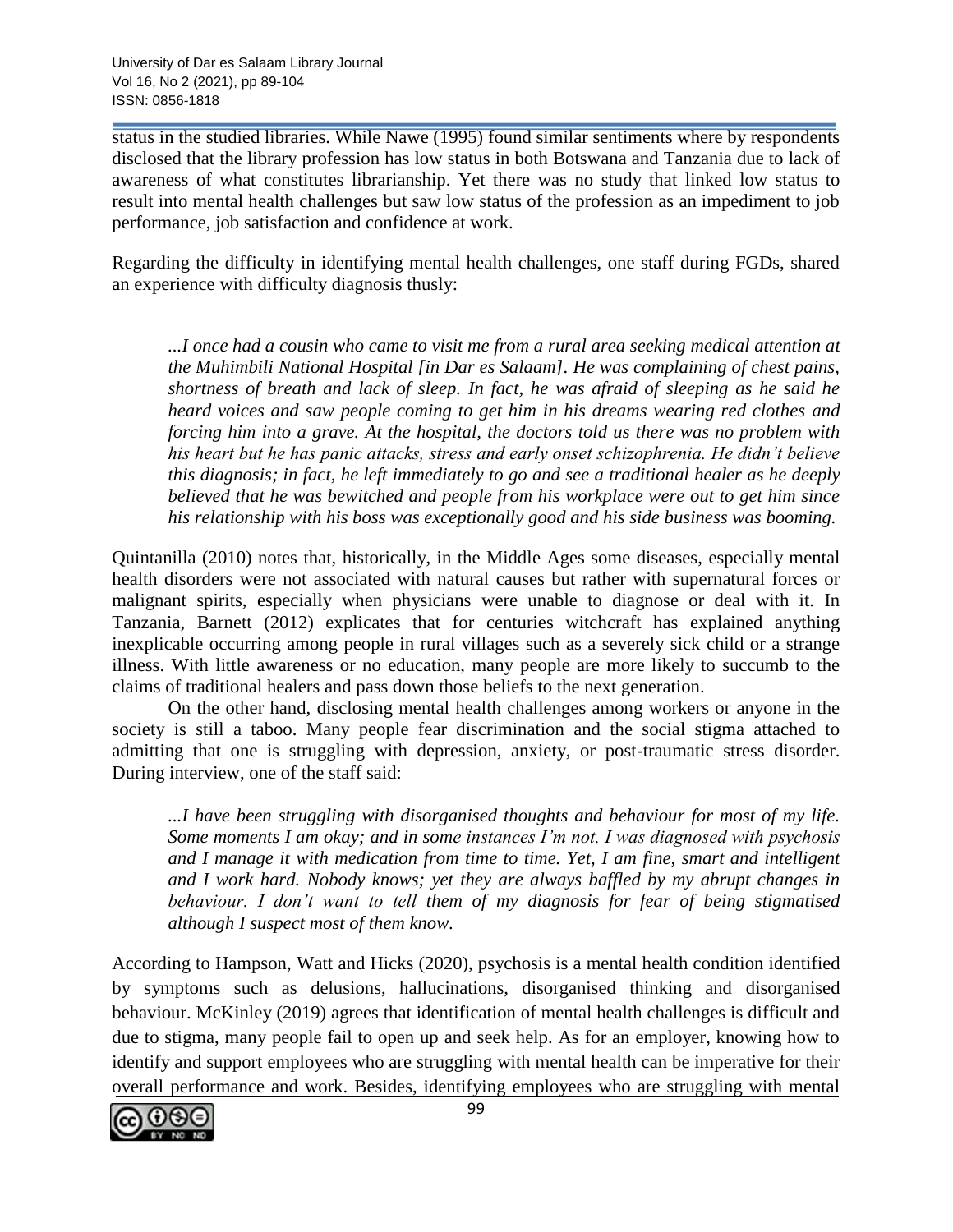health issues cannot be straightforward. Signs that a worker might be facing mental health difficulties at work include mood swings or noticeable changes in behaviour, lack of clarity or focus at work, coming across as nervous or preoccupied at work and lack of interest in engaging with colleagues, increasing in normal drinking or smoking habits, drastic change in weight or appearance, and absenteeism or missed periods of work.

Additionally, transparency amongst workers about mental health struggles still poses a challenge. Pinfold and Huxley (2003) agrees that indeed there is still a huge challenge facing society regarding social stigma and discrimination associated with mental health challenges and cultural and negative deep-rooted beliefs persists. On top of that, Kohnert (1996) agrees that belief in occult forces is still deeply rooted in many African societies despite the level of education, religion and social class of the people and most often witchcraft accusations and beliefs sometimes may be an indicator of hidden social conflicts difficult to detect by other methods. Though there are programmes around the world to reduce psychiatric stigma; Alidina *et al.,* (2016) observed that in Tanzania, mental health services were scarce and that most communities and the country generally lacked the capability to support those living with mental and emotional distress.

#### **Conclusions and Recommendations**

Workers spend a lot of time at work interacting with their co-workers and supervisors. This is also true of library staff, who were the subject of this study. However, performance problems are notably caused by personal issues employees face, which in turn result in performance decline and, eventually, affect organisational performance. But critical questions remain: How do we know when mental health symptoms and challenges in an individual employee are out of hand and when one requires professional help? After all, without getting necessary help they could sink deeper into the abyss. Since everyone faces problems and experiences some of these symptoms at one point in life, when is it appropriate to intervene? It is also critical for an organisation/institution to recognise that neglecting mental health amongst workers culminates into difficulties in achieving organisational goals and vision while investing in mental health means promoting resilience amongst workers. In short, mental health is a means to socio-

Awareness of Mental Health Challenges and its Implications for Job Performance among Library Staff at the Workplace: A Qualitative Study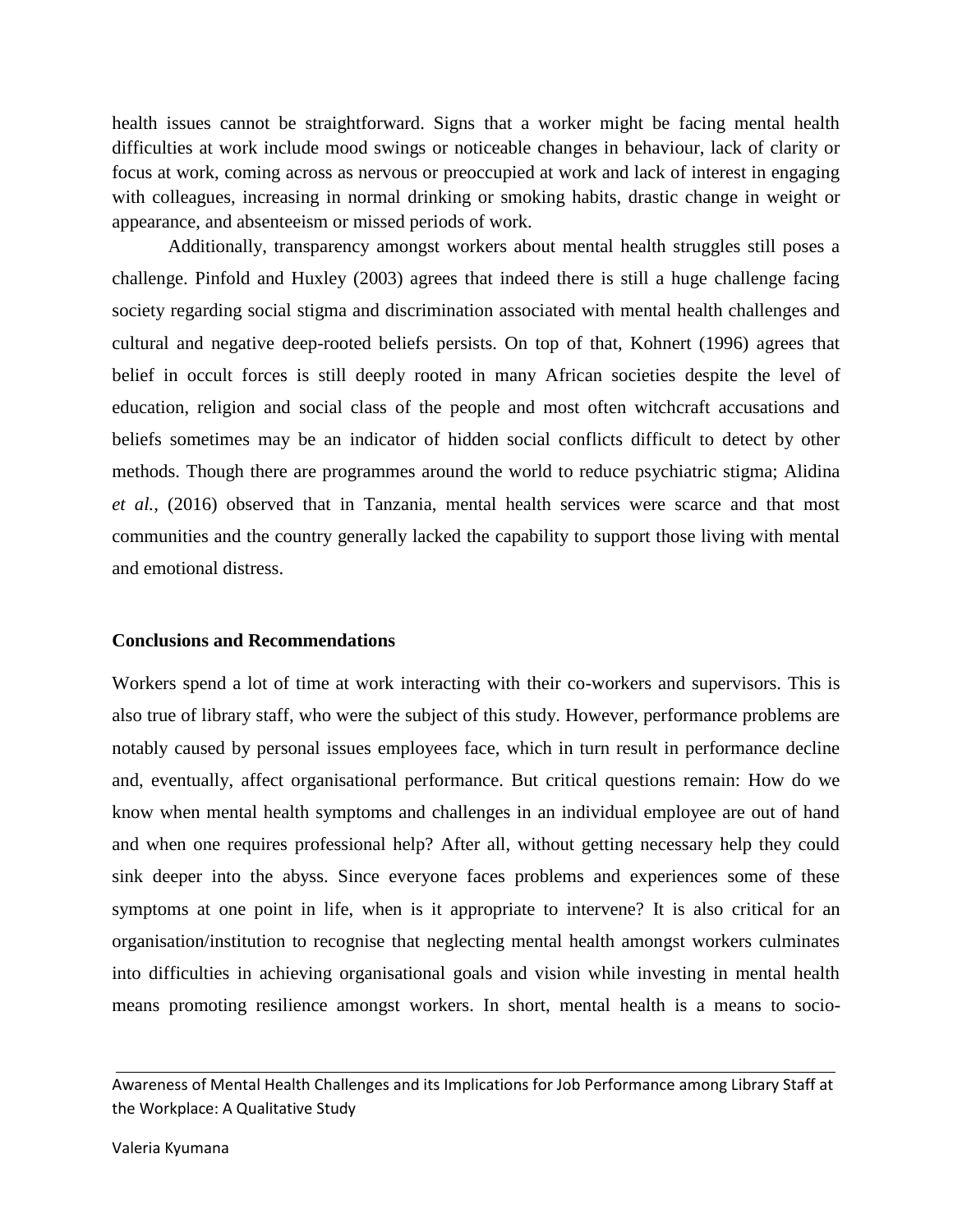economic development, hence a worthy goal to pursue both on an individual and institutional capacity.

Findings of the study indicate that most of the library staff have low awareness of mental health challenges though when symptoms were enumerated to them, most agreed that they had experienced them at some point in their lives or have seen someone in their lives struggling, eventually affecting his or her personal and professional life. Moreover, it was noted that mental health challenges arise due to eventualities in life bringing new challenges and unpredictable events in a worker's life. These challenges include financial challenges, disputes among couples, conflicts with co-workers and neighbours and traumas such as death, loss or a depressive episode. All these challenges take a toll on the mental health of an employee and awareness is imperative to discern when the impact is extreme and when external professional help is necessary to manage the event. Failure to cope with these challenges could result in loss of productivity, absenteeism, substance abuse and suicidal thoughts.

Thus based on the study findings, education need to be provided to library staff and other employees of the Institute pertaining to different types of mental health challenges, their symptoms, and how to manage them so that one can seek help before extreme forms of these challenges manifest, for instance, violence, suicidal thoughts and eventual admittance to a psychiatric hospital. Also, research can be conducted to include other staff at the Institute and other higher learning institutions in Tanzania (faculty staff members and administrative staff) to examine their awareness regarding mental health challenges so that education and policies provided and formulated respectively can be inclusive and not tailored to library staff only. This in turn will result into healthy minds at the workplace leading to high job performance and productivity.

Additionally, most of the workers recommended the employment of an Institution counsellor to help workers deal with life challenges by identifying troubling behaviours and counselling them accordingly, hence improving work performance and productivity. In life, each person varyingly experiences the hard blunt of life's struggle that can tilt their axis and shake their world. In these instances, most people need a reminder that all would be well or a helping hand to see them survive the trauma, struggles or problem facing them. In this regard, Glenn Close during the 2018 mental health awareness month noted: "...what mental health needs is more sunlight, more candour, and more unashamed conversation" to inspire overcoming obstacles, seeking help and stopping shame and stigma surrounding mental health struggles.

In Tanzania, mental health policies are in place including the 2003 mental health guidelines, a key component of the National Health Policy. In 2008, an amendment of the Mental Health Act incorporated and underscored access to quality services and the rights of the mentally-ill. Yet, institutional/organisational policies have yet to be established. Thus, this paper recommends the formulating of such a policy at the organizational level to facilitate a deeper understanding of mental health challenges and how to best help workers to enhance job

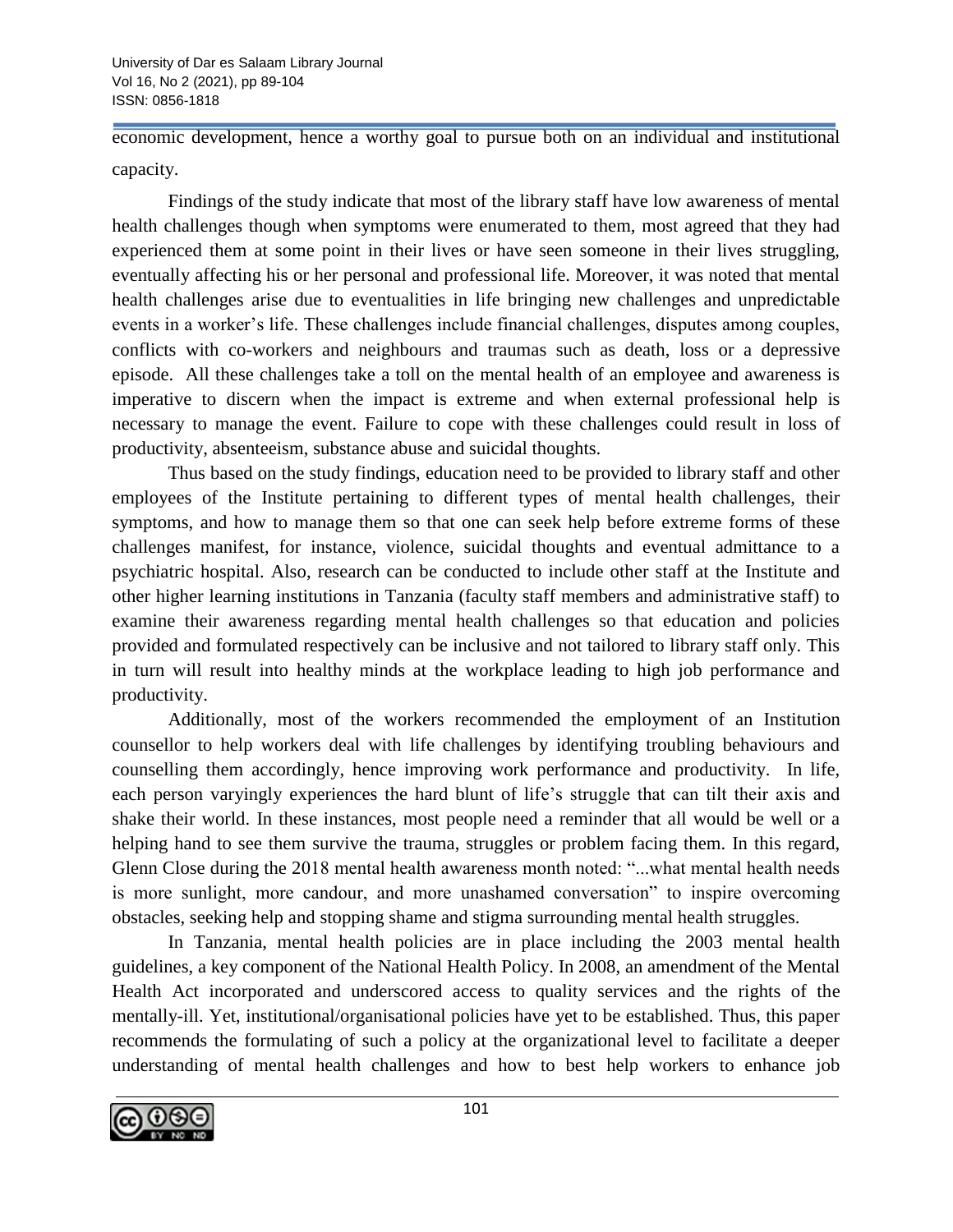performance while creating a healthy environment for workers to have safe dialogues without recourse to fear, shame, stigma and discrimination, often associated with mental health.

#### **References**

- Alidina, Z., Pattinson, M. & Yusuf, F. (2016). From well-meaning to well-being: bridging the gap in mental health awareness in Tanzania. *Annals of Global Health,* 82(3), 397-436.
- Ambikile, J. S. & Iseselo, M. K. (2017). Mental health care and delivery system at Temeke hospital in Dar es Salaam, Tanzania. *BMC Psychiatry*, 17(1), 1-13.
- Aultman, J.M. (2016). Psychiatric diagnostic uncertainty: Challenges to patient-centred care. *AMA Journal of Ethics*, 18(6), 579-586.
- Barnett, E. (2012). *Witchcraft in Tanzania: the good, the bad and the persecution*. Retrieved from<https://edition.cnn.com/2012/10/05/world/africa/tanzania-witchcraft.html>
- Bender, A. & Kennedy, S. (2004). Mental health and mental illness in the workplace: diagnostic and treatment issues. *HealthCare Papers*, 5(2), 54-67.
- Bever, E. (2000). Witchcraft fears and psychological factors in disease. *The Journal of Interdisciplinary History,* 30(4), 573-590.
- Burns, E. & Green, K. E. C. (2019). Academic librarians' experiences and perceptions on mental illness stigma and the workplace. *College & Research Libraries,* 80(5), 638-657.
- Bywaters, J. (2005). Public mental health in England since 1997: past, present and future. *Journal of Public Mental Health,* 4(1), 13-19.
- Chopra, P. (2009). Mental health and the workplace: issues for developing countries. *International Journal of Mental Health Systems*, 3(1), 1-9.
- Corlett, S. (2012). Policy watch: implementing the mental health strategy. *Mental Health and Social inclusion,* 16(4), 164-168.
- Erinosho, O. A. (1977). Belief-system and the concept of mental illness among medical students in developing country: A Nigerian example. *Journal of Anthropological Research*, 33(2), 158-166.
- Evans, K., Holkar, M. & Murray, N. (2017). *Overstretched, overdrawn & underserved: financial difficulty and mental health at work.* Mental Health and Money Policy Institute.
- Gberie, L. (2016). *Mental illness: invisible but devastating.* Retrieved from [https://www.un.org/africarenewal/magazine/december-2016-march-2017/mental-illness](https://www.un.org/africarenewal/magazine/december-2016-march-2017/mental-illness-invisible-devastating)[invisible-devastating](https://www.un.org/africarenewal/magazine/december-2016-march-2017/mental-illness-invisible-devastating)
- Hampson, M.E., Watt, B.D. & Hicks, R. E. (2020). Impacts of stigma and discrimination in the workplace on people living with psychosis. *BMC Psychiatry*, 20(1), 1-11.
- Herzberg, F. (1966). *Work and nature of man*. World Publishing.
- Huxley, P. (2009). The contribution of social science to mental health services research and development: a SWOT Analysis. *Journal of Mental Health*, 10(2), 117-120.
- Hsieh, H. & Shannon, S. E. (2005). Three approaches to qualitative content analysis. *Qualitative Health Research*, 5(9), 1277-1288.
- Ilo, P. (2016). Managing stress among librarians in selected university libraries in Ogun State Nigeria. *Library Philosophy and Practice (e-journal).* 1343. DOI: <https://digitalcommons.unl.edu/libphilprac/1343>

Awareness of Mental Health Challenges and its Implications for Job Performance among Library Staff at the Workplace: A Qualitative Study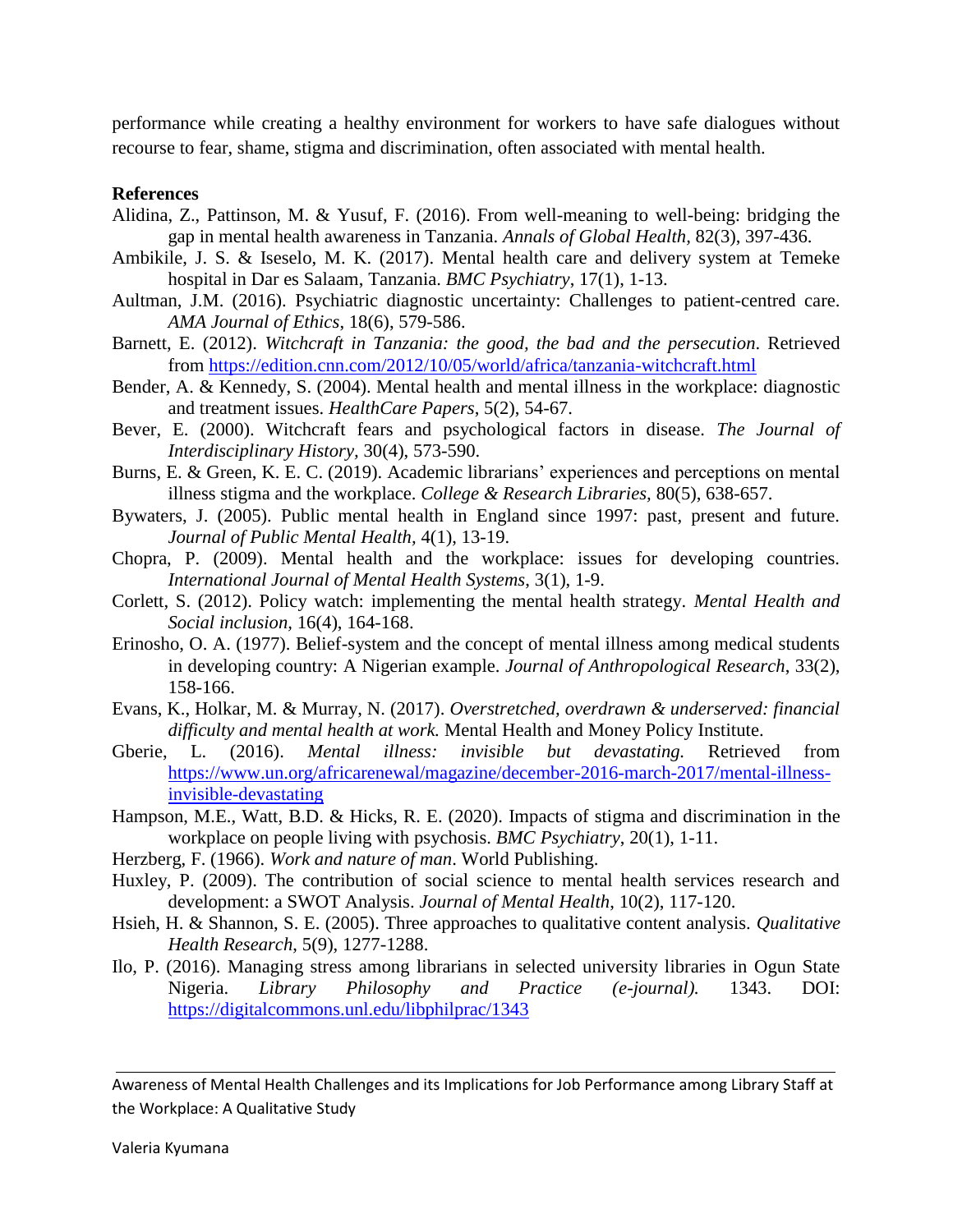- Japhet B. (2018). *Do only 1% of Tanzanians suffer from mental illness? how many Tanzanians have sought treatment for mental illness?* Retrieved from [https://pesacheck.org/do-only-](https://pesacheck.org/do-only-1-of-tanzanians-suffer-from-mental-illness-6772a71ac47d)[1-of-tanzanians-suffer-from-mental-illness-6772a71ac47d](https://pesacheck.org/do-only-1-of-tanzanians-suffer-from-mental-illness-6772a71ac47d)
- Jenkins, R., Mbatia, J., Singleton, N. & White, B. (2010). Common mental disorders and risk factors in urban Tanzania. *International Journal of Environmental Research and Public Health*, 7(6), 2543-2558.
- Kaaya, S. (2014). *Mental health service systems in Tanzania*. Retrieved from [https://www.ntnu.no/documents/1323615/122107118/KAAYA,Mental+health+in+Tanza](about:blank) [nia2014-KAAYA.pdf/42a5997a-2d5e-4747-8285-d3e89d3027c/](about:blank)
- Kamin, T. (2006). Mental health promotion: a perspective from Slovenia. *Journal of Public Mental Health,* 5(1), 24-28.
- Kohnert, D. (1996). Magic and witchcraft: Implications for democratization and povertyalleviating aid in Africa. *World Development*, 24(8), 1347-1355.
- Kyumana, V. (2018). An investigation of job satisfaction among library staff in selected academic libraries in Tanzania. PhD Thesis. University of Dar es Salaam, Tanzania.
- Lanese, N. (2019). *What is mental health?* Retrieved from [https://www.livescience.com/mental](https://www.livescience.com/mental-health.html)[health.html](https://www.livescience.com/mental-health.html)
- Lund, C. (2018). *Why Africa needs to start focusing on the neglected issue of mental health.* The Conversation Africa, Inc. Retrieved from [https://theconversation.com/why-africa-needs](https://theconversation.com/why-africa-needs-to-start-focusing-on-the-neglected-issue-of-mental-health-91406)[to-start-focusing-on-the-neglected-issue-of-mental-health-91406](https://theconversation.com/why-africa-needs-to-start-focusing-on-the-neglected-issue-of-mental-health-91406)
- Mbelle, A.V.Y. (2005). Productivity performance in developing countries. *Country case studies: Tanzania. Productivity performance in developing countries research programme, trends and policies.* United National Industrial Development Organization.
- McKinley, M. (2019). *Identifying employees suffering from mental health issues*. Retrieved from [https://www.morganmckinley.com/ie/article/identifying-employees-suffering-mental](https://www.morganmckinley.com/ie/article/identifying-employees-suffering-mental-health-issues)[health-issues](https://www.morganmckinley.com/ie/article/identifying-employees-suffering-mental-health-issues)
- Nawe, J. (1995). Human resource issues and problems for library and information Services with Reference to Southern African development community member countries. PhD Thesis, University of Wales, Wales.
- Nawe, J. (1995). Work-related stress among the library and information workforce. *Library Review,* 44(6), 30-37.
- Niebauer, A. (2020). *Information studies prof works to address mental illness among librarians.* Retrieved from [https://uwm.edu/news/information-studies-prof-works-to-address-mental](https://uwm.edu/news/information-studies-prof-works-to-address-mental-illness-among-librarians/)[illness-among-librarians/](https://uwm.edu/news/information-studies-prof-works-to-address-mental-illness-among-librarians/)
- Newson, J. J. (2018). *The challenges of mental health diagnosis.* Retrieved from [https://saplenlabs.org/the-challenges-of-mental-health-diagnosis/](about:blank)
- Pinfold, V., Toulmin, H., Thomicroft, G., Huxley, P., Farmer, P. & Graham, T. (2003). Reducing psychiatric stigma and discrimination: evaluation of educational interventions in UK secondary schools. *The British Journal of Psychiatry*, 182(2), 342-346.
- Quintanilla, B. (2010). *Witchcraft or mental illness?* Retrieved from <https://www.psychiatrictimes.com/view/witchcraft-or-mental-illness>
- Riekert, S. (2009). A new earth: awakening your life's purpose, Eckhart, Tolle: book review. *New Voices in Psychology*, 5(2), 102-104.
- Rothfuss, P. (2007). *The name of the wind.* Penguin Group DAW.